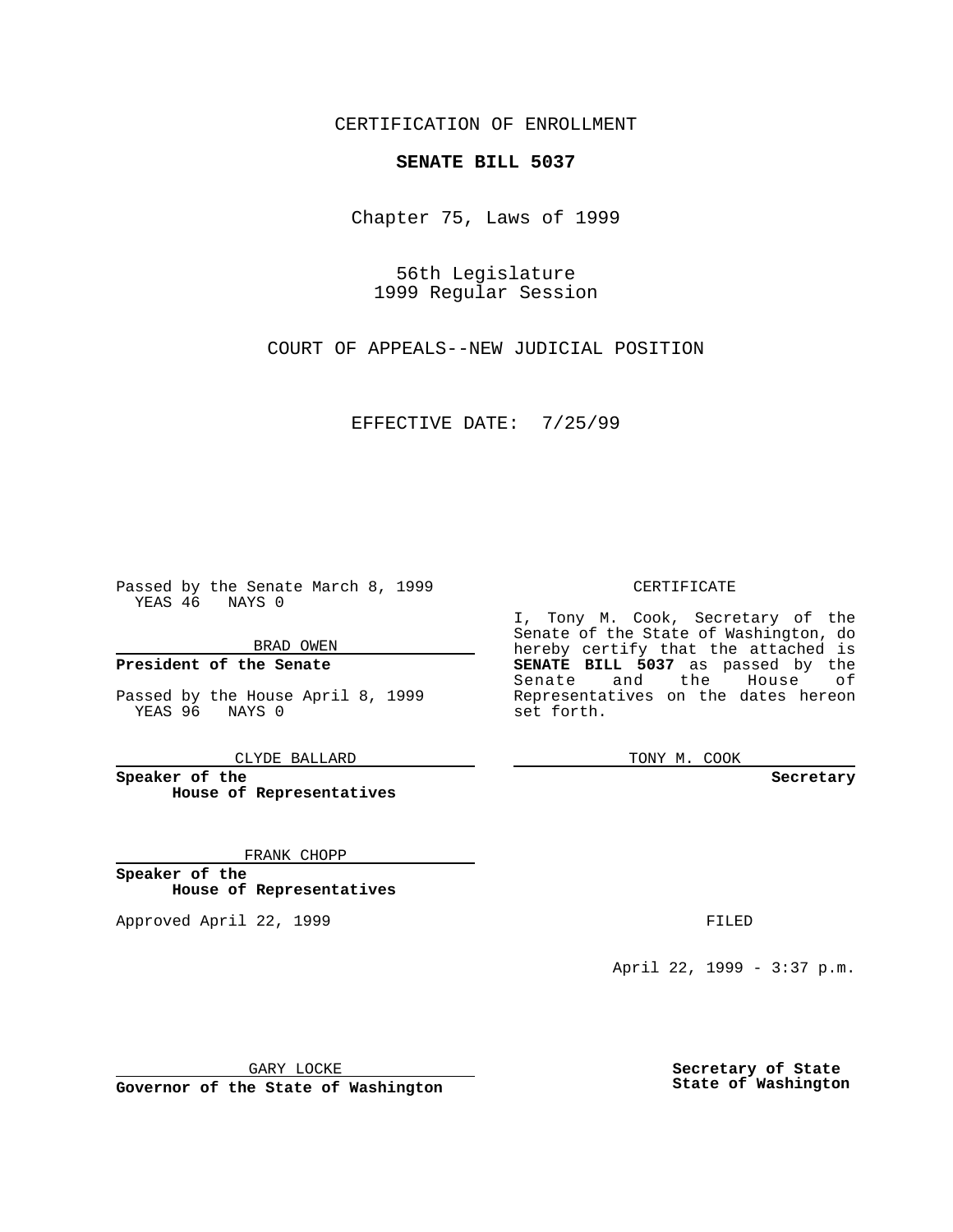# **SENATE BILL 5037** \_\_\_\_\_\_\_\_\_\_\_\_\_\_\_\_\_\_\_\_\_\_\_\_\_\_\_\_\_\_\_\_\_\_\_\_\_\_\_\_\_\_\_\_\_\_\_

\_\_\_\_\_\_\_\_\_\_\_\_\_\_\_\_\_\_\_\_\_\_\_\_\_\_\_\_\_\_\_\_\_\_\_\_\_\_\_\_\_\_\_\_\_\_\_

Passed Legislature - 1999 Regular Session

### **State of Washington 56th Legislature 1999 Regular Session**

**By** Senators McCaslin, Heavey and Rasmussen; by request of Board for Judicial Administration

Read first time 01/11/1999. Referred to Committee on Judiciary.

1 AN ACT Relating to the court of appeals; amending RCW 2.06.020; and 2 adding a new section to chapter 2.06 RCW.

3 BE IT ENACTED BY THE LEGISLATURE OF THE STATE OF WASHINGTON:

4 **Sec. 1.** RCW 2.06.020 and 1993 c 420 s 1 are each amended to read 5 as follows:

6 The court shall have three divisions, one of which shall be 7 headquartered in Seattle, one of which shall be headquartered in 8 Spokane, and one of which shall be headquartered in Tacoma:

9 (1) The first division shall have twelve judges from three 10 districts, as follows:

11 (a) District 1 shall consist of King county and shall have eight 12 judges;

13 (b) District 2 shall consist of Snohomish county and shall have two 14 judges; and

15 (c) District 3 shall consist of Island, San Juan, Skagit and 16 Whatcom counties and shall have two judges.

17 (2) The second division shall have (( $\frac{1}{3}$ ) seven judges from the 18 following districts: